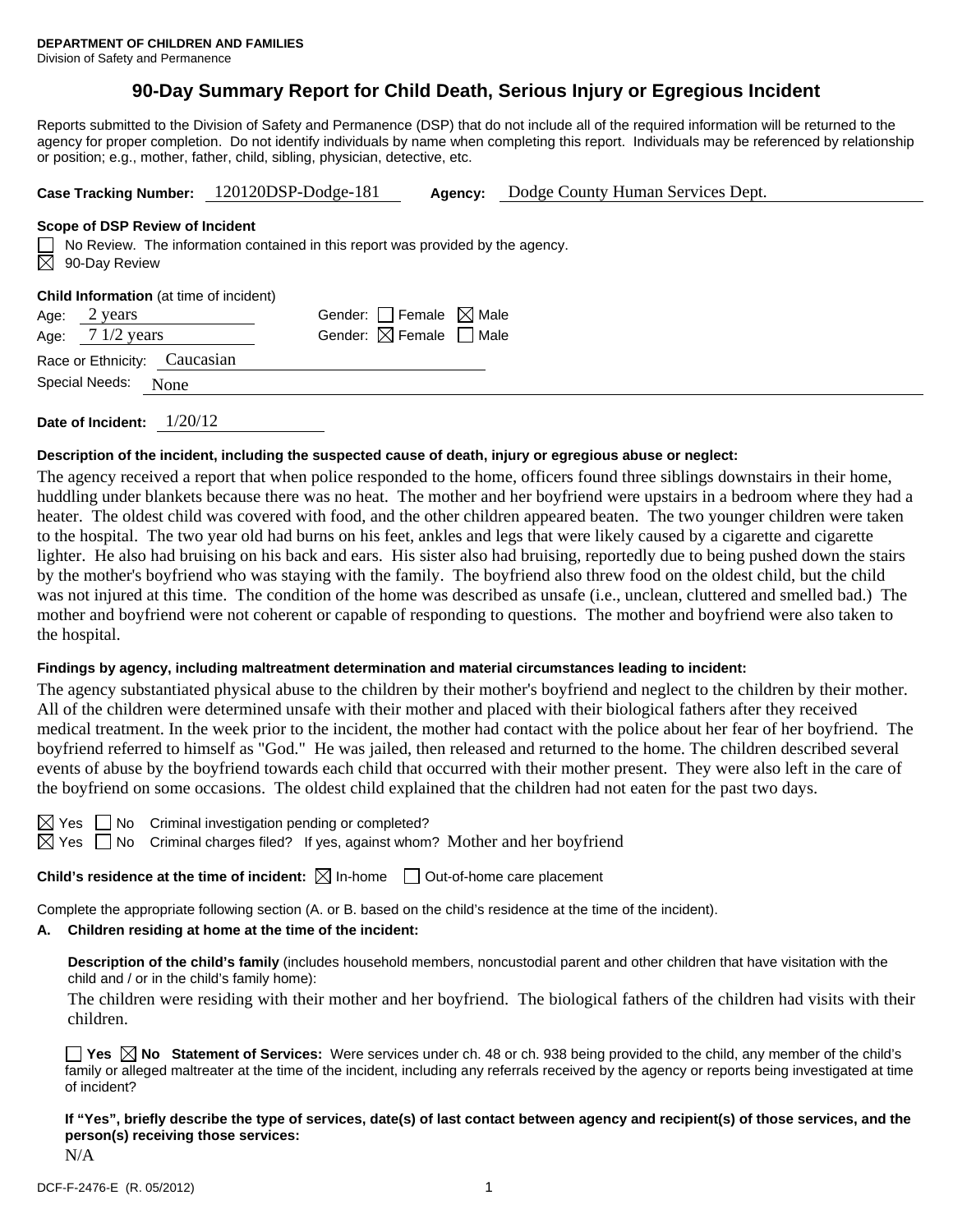**Summary of all involvement in services as adults under ch. 48 or ch. 938 by child's parents or alleged maltreater in the previous five years:** (Does not include the current incident.)

See following section

**Summary of actions taken by the agency under ch. 48, including any investigation of a report or referrals to services involving the child, any member of the child's family living in this household and the child's parents and alleged maltreater at the age of 18 years or older.** (Does not include the current incident.)

(Note: Screened out reports listed in this section may include only the date of the report, screening decision, and if a referral to services occurred at Access. Reports that do not constitute a reasonable suspicion of maltreatment or a reason to believe that the child is threatened with harm are not required to be screened in for an initial assessment, and no further action is required by the agency.)

On 8/29/08 the agency screened in a report alleging neglect of the children. Maltreatment was unsubstantiated, and the children were determined safe. The agency recommended services for the family and closed the case.

On 4/19/11 the agency screened out a report and made a referral to a community program.

On 7/8/11 the agency screened in a report alleging sexual abuse. Maltreatment was unsubstantiated, and the child was determined safe. The family was receiving community services, and the agency closed the case.

On 12/29/11 the agency screened out a report of alleged sexual abuse by a noncaregiver and referred the report to law enforcement.

On 1/4/12 the agency screened out a report alleging neglect.

### **Summary of any investigation involving the child, any member of the child's family and alleged maltreater conducted under ch. 48 or ch. 938 and any services provided to the child and child's family since the date of the incident:**

The agency screened in and investigated allegations of physical abuse and neglect, substantiating maltreatment to the children by their mother and her boyfriend. The children were determined unsafe, removed from their mother's care and placed with their fathers. The mother was court ordered not to have contact with her children. The children and their parents are receiving Ongoing Services case management from the agency.

# **B. Children residing in out-of-home (OHC) placement at time of incident:**

**Description of the OHC placement and basis for decision to place child there:** 

**Description of all other persons residing in the OHC placement home:** 

**Licensing history:** Including type of license, duration of license, summary of any violations by licensee or an employee of licensee that constitutes a substantial failure to protect and promote the welfare of the child.

# **Summary of any actions taken by agency in response to the incident:** (Check all that apply.)

| $\boxtimes$            | Screening of Access report                           | Attempted or successful reunification             |
|------------------------|------------------------------------------------------|---------------------------------------------------|
| $\boxtimes$            | Protective plan implemented                          | Referral to services                              |
|                        | Initial assessment conducted                         | Transportation assistance                         |
|                        | Safety plan implemented                              | Collaboration with law enforcement                |
| MML                    | Temporary physical custody of child                  | Collaboration with medical professionals          |
|                        | Petitioned for court order / CHIPS (child in need of | Supervised visitation                             |
|                        | protection or services                               | Case remains open for services                    |
|                        | Placement into foster home                           | Case closed by agency                             |
|                        | <b>Placement with relatives</b>                      | Initiated efforts to address or enhance community |
| $\overline{\boxtimes}$ | Ongoing Services case management                     | collaboration on CA/N cases                       |
|                        |                                                      | Other (describe):                                 |
|                        |                                                      |                                                   |

# **FOR DSP COMPLETION ONLY:**

# **Summary of policy or practice changes to address issues identified during the review of the incident:**

DCF-F-2476-E (R. 05/2012) 2 The 1/23/12 initial assessment is not in full compliance with the CPS Access and Initial Assessment Standards. The DSP is